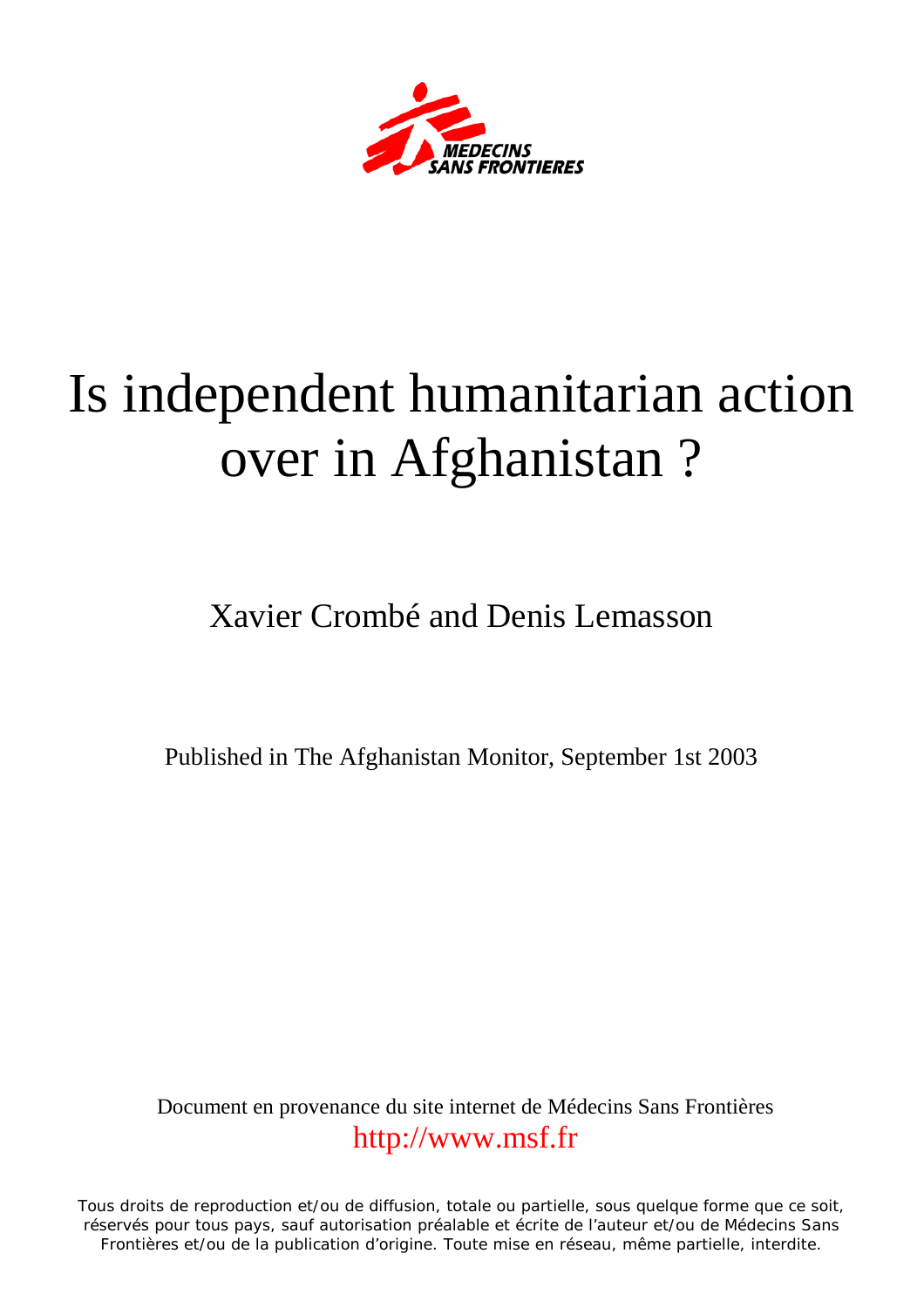## **Is independent humanitarian action over in Afghanistan?**

## *PUBLISHED IN* THE AFGHANISTAN MONITOR*, SEPTEMBER 1st 2003*

What are humanitarian non-governmental organizations (NGOs) good at or, indeed, as many resentful Afghan government officials have openly put it, good for? Since the international community, led by the United States, decided to reinvolve itself in Afghanistan in the wake of the terrorist attacks of September 11, NGOs have been called on to play many roles, then often harshly criticized, more rarely simply sidelined, for failing to play their part as told.

The word NGO itself has come to mean about everything, as around 1000 organizations – 200 international and 800 national ones –, with necessarily different mandates, agendas and funding sources, are now registered as such in the country. The terms of reference of the World Bank's program for the Afghan health system, the Performance-based Partnership Agreement (PPA), even include for-profit actors in its definition of NGOs.

Within this highly heterogeneous group, the few humanitarian organizations that were once praised for staying on during the two decades of conflict and independently providing assistance to the war-affected civilian population, are now facing increasing resistance and misunderstanding on the part of the Afghan government, donors and UN agencies alike in trying to preserve their independence and maintain a neutral, yet critical view on the fragile peace and reconstruction process they are asked to join. While the current agenda of stabilization and reconstruction facing the country does require new actors and approaches, is it to say that there is no longer a need for independent humanitarian action in Afghanistan?

The independence of humanitarian NGOs first came into question with the decision by the Bush Administration to launch a global war on terrorism, the first step of which was Operation Enduring Freedom, designed to topple the Taliban regime and hunt down its Al-Qaeda allies in Afghanistan. For Georges W. Bush, quickly echoed by Tony Blair, this new war required a "military-humanitarian coalition", in which NGOs were expected to hold out the kind hand of "civilization" to the Afghan population, thus convincing it to drop support to the Taliban and their terrorist associates and to welcome the military coalition fighting against them. In line with Georges Bush's catch phrase – "You are either with us, or against us" – the global war on terror could seemingly not accommodate itself with the core principles of neutrality and independence held by humanitarian NGOs, asked in effect to side with one belligerent against another.

Despite that call, which, to be sure, few, if any, humanitarian NGOs were ready to answer, the military coalition carrying out Operation Enduring Freedom was in any case determined to "win the hearts and minds" of the population on its own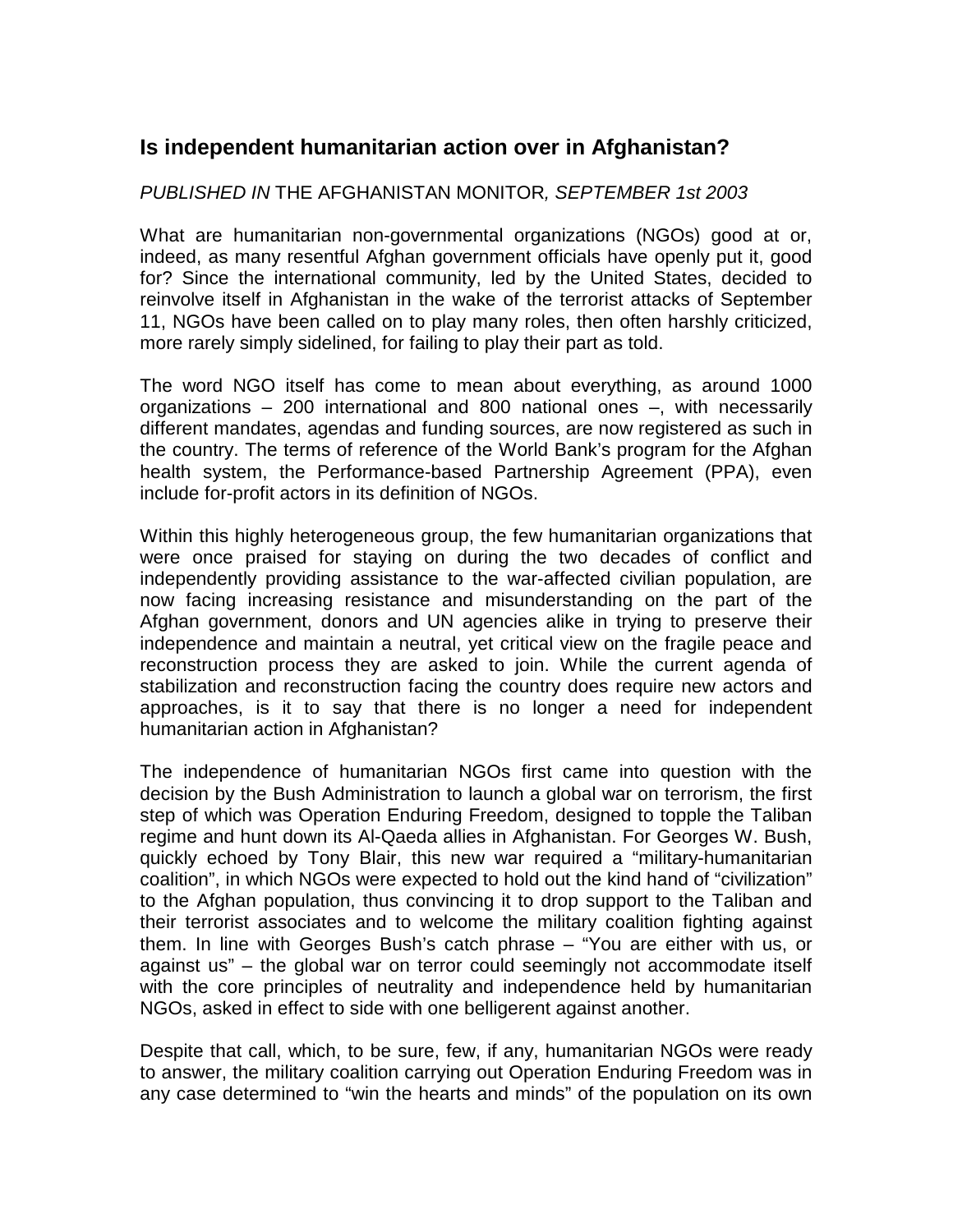terms. Food rations were thus dropped by the US air force in the course of its bombing campaign. Largely symbolic and often dangerous for civilians, this initiative nevertheless paved the way for international troops present in Afghanistan after the fall of the Taliban to join the ranks of aid providers and to request coordination, if not cooperation, with humanitarian NGOs.

In the first year of the peace process, set out by the Bonn Agreement, easy funding was suddenly made available both to civil affairs units of international military contingents and to NGOs, with state donors often encouraging joint assistance projects involving "their" NGOs and the troops they had contributed to the Coalition or the International Security Assistance Force. Judging by the small number of peacekeepers in Afghanistan as well as the essentially small-scale, short-term nature of funds provided for aid projects, however, states' support for humanitarian action in post-Taliban Afghanistan was primarily an indication of their lack of political vision and policy choices for the future of the country.

Many countries have contributed troops more to honor international commitments or to demonstrate their relevance to their strategic partners than to undertake a genuine stabilization of Afghanistan. International donors proved also unsure of the level of involvement they were prepared to sustain in the region and still defiant of the new government's accountability. Playing up the socalled humanitarian role of international soldiers was thus essentially aimed at domestic audiences, as were the images of the profusion of quick-impact and largely uncoordinated projects carried out by the many NGOs that had just come to Afghanistan with little knowledge of the context and needs.

Yet, by the end of year 2002, the daunting challenges to the new Afghan government of rising factionalism and on-going fighting against reorganizing insurgent groups in the South, began to convince the international community, also anticipating the demands of the looming war in Iraq, to strengthen the political process and step up reconstruction in preparation for the general elections in 2004.

While this was potentially a healthy realization of the need for greater political and financial commitment toward the peace process, the consequence was a general trend toward a politicization of aid in Afghanistan, as all NGOs were asked to follow donors in their shift of policy toward supporting the Afghan government. The concurrent initiative of the US-led Coalition to set up teams of armed and uniformed reservists to work with, if not bring discipline to, the NGO community in carrying out reconstruction projects on behalf of the Afghan central government to extend the latter's authority has elicited strong criticism against this renewed confusion between military and humanitarian roles. Yet, few humanitarian NGOs seem to have noticed that, beyond the risk of association with the military, pressure by donors to have them subscribe to their political agenda was equally jeopardizing their independence and neutrality.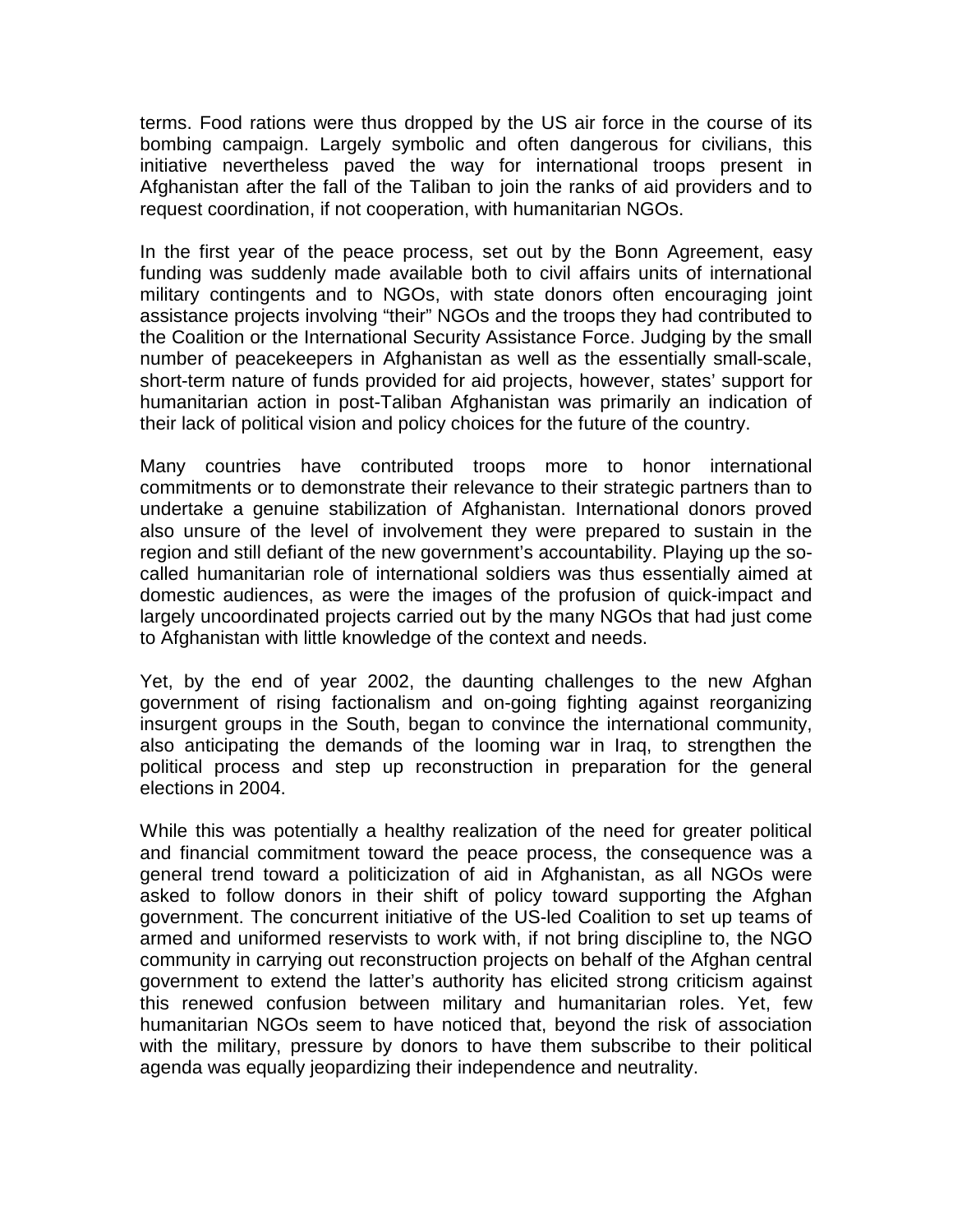In the many large-scale projects now designed by the main donors and often imposed from above on the Afghan government, NGOs are now commonly referred to as "implementing partners", donors' jargon for service providers. Their newly attributed roles range from providing jobs to demobilized soldiers to substituting the Afghan health authorities in providing healthcare to whole provinces. In filling the latter role, they're in effect asked to uncritically carry out the neo-liberal economic policies promoted by the World Bank and demonstrate the validity of their assumptions in being more cost-effective than the Afghan State. This new approach was made even clearer by Andrew Natsios, director of the US Agency for International Development (USAID), who asserted in a recent speech that NGOs funded by USAID were carrying out the American foreign policy and were thus expected both to carry the American flag and to refrain from making public statement without prior approval.

Humanitarian NGOs also have themselves to blame for this evolution. A rising number of them show themselves ready to cover almost all the health needs of the country and to bid for contracts designed to put in place, through them, the new Afghan health system. In doing so, they not only forego their independence in assessing needs and choosing their programs, they also overlook their *raison d'être* and the necessary limits to their capacity and responsibilities.

Humanitarian NGOs intervene when states are unable, or unwilling, to support part or all of their population in a situation of crisis. Medical humanitarian action is thus only an action by default, which, while focusing on reducing mortality and answering basic needs, also points out, by its very presence, the failure of states to fulfill their responsibilities. They cannot substitute themselves to political action, without running the risk of losing their mandate. The nature of their action in answering emergency situation in Afghanistan gives them neither the responsibility nor the expertise or capacity to provide adequate answers to, or act as the instrument of, the global reconstruction of the national health system.

Unlike humanitarian action, reconstruction and development are political processes that imply an endorsement of the country's government and its policies. In that sense, the call of President Karzai to see international assistance paving the way for reconstruction and development rather than focusing on humanitarian needs is a legitimate goal for a newly established government eager to assert its authority and to acquire the capacity to fulfill its responsibilities toward its population. Humanitarian NGOs, however, should not be blamed for independently continuing their action in a context of political uncertainty, social and economic distress and on-going fighting. Nor should they be made the scapegoats for the lack of coordination and clear political will displayed by state donors in providing the financial and technical resources needed for the reconstruction of the country.